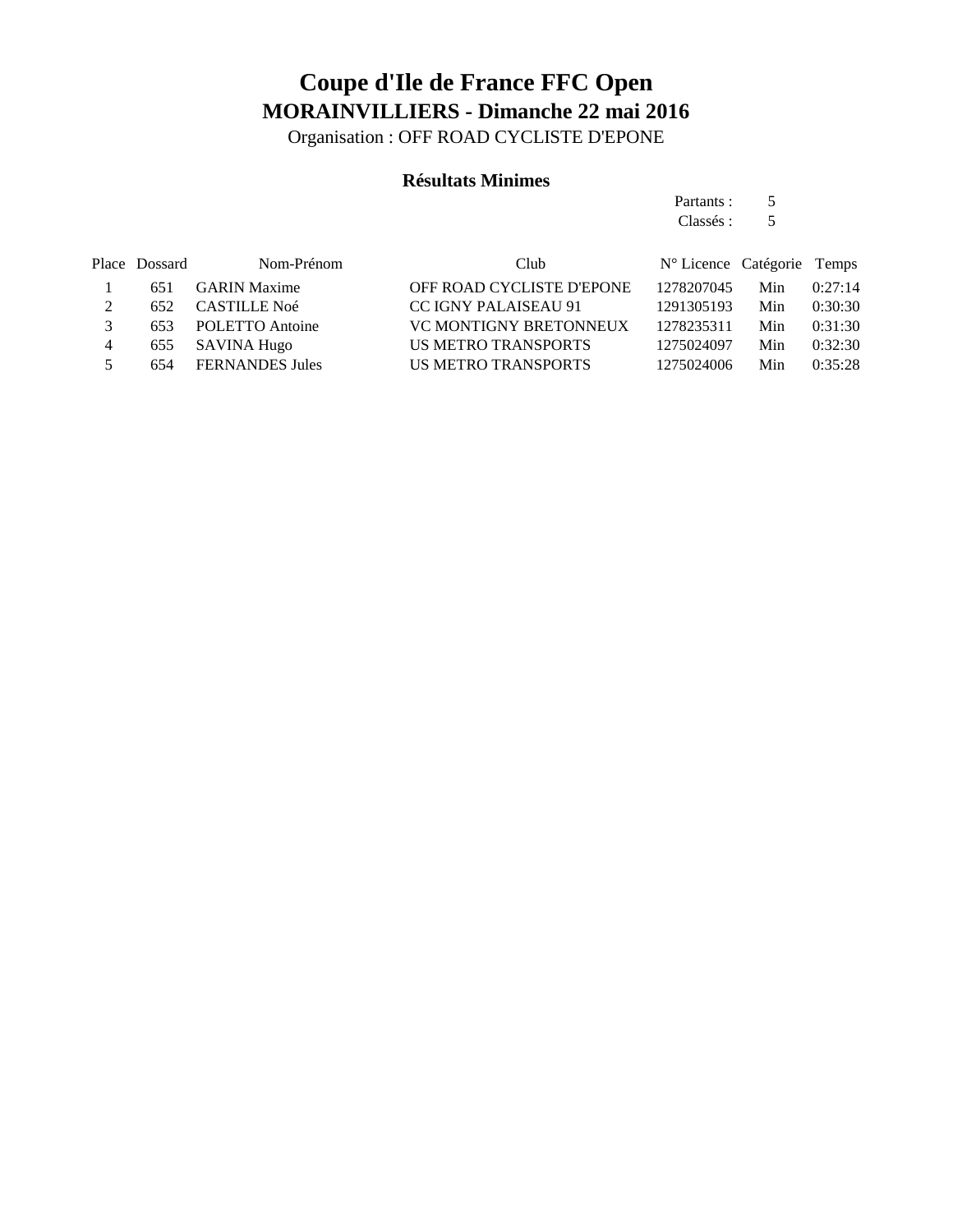Organisation : OFF ROAD CYCLISTE D'EPONE

### **Résultats Cadettes**

Partants : 3 Classés : 3

|               | Place Dossard | Nom-Prénom        | Club                      | N° Licence Catégorie Temps   |  |
|---------------|---------------|-------------------|---------------------------|------------------------------|--|
|               |               | 501 ROST Cynthia  | BONNIERES V.T.T.          | 1278247011 Cad F 1:13:00     |  |
|               |               | 502 MENAY Anaelle | OFF ROAD CYCLISTE D'EPONE | 1278207074 Cad F 1:35:49     |  |
| $\mathcal{R}$ |               | 503 FONT Justine  | OLYMPIC GARENNOIS VTT     | $1292414016$ Cad F $1:41:10$ |  |
|               |               |                   |                           |                              |  |

### **Résultats Minimes Filles**

Partants : 4 Classés : 4

|                | Place Dossard | Nom-Prénom             | Club                                                         | N° Licence Catégorie Temps |  |
|----------------|---------------|------------------------|--------------------------------------------------------------|----------------------------|--|
| $\sim$ 1       |               | 602 TETART Marie       | <b>B.C. NOISY LE GRAND</b>                                   | 1293507036 Min F 0:36:56   |  |
| $\overline{2}$ |               | 604 DELAGE Emma        | <b>CREUSE OXYGENE</b>                                        | 1423029163 Min F 0:37:22   |  |
| $\mathcal{R}$  |               | 601 LIGNIER Camille    | <b>ESC MEAUX</b>                                             | 1277101022 Min F 0:39:56   |  |
| $\overline{4}$ |               | 603 KERBIQUET Annaëlle | VC ELANCOURT ST QUENTIN EN YVELINES 1278226092 Min F 0:58:43 |                            |  |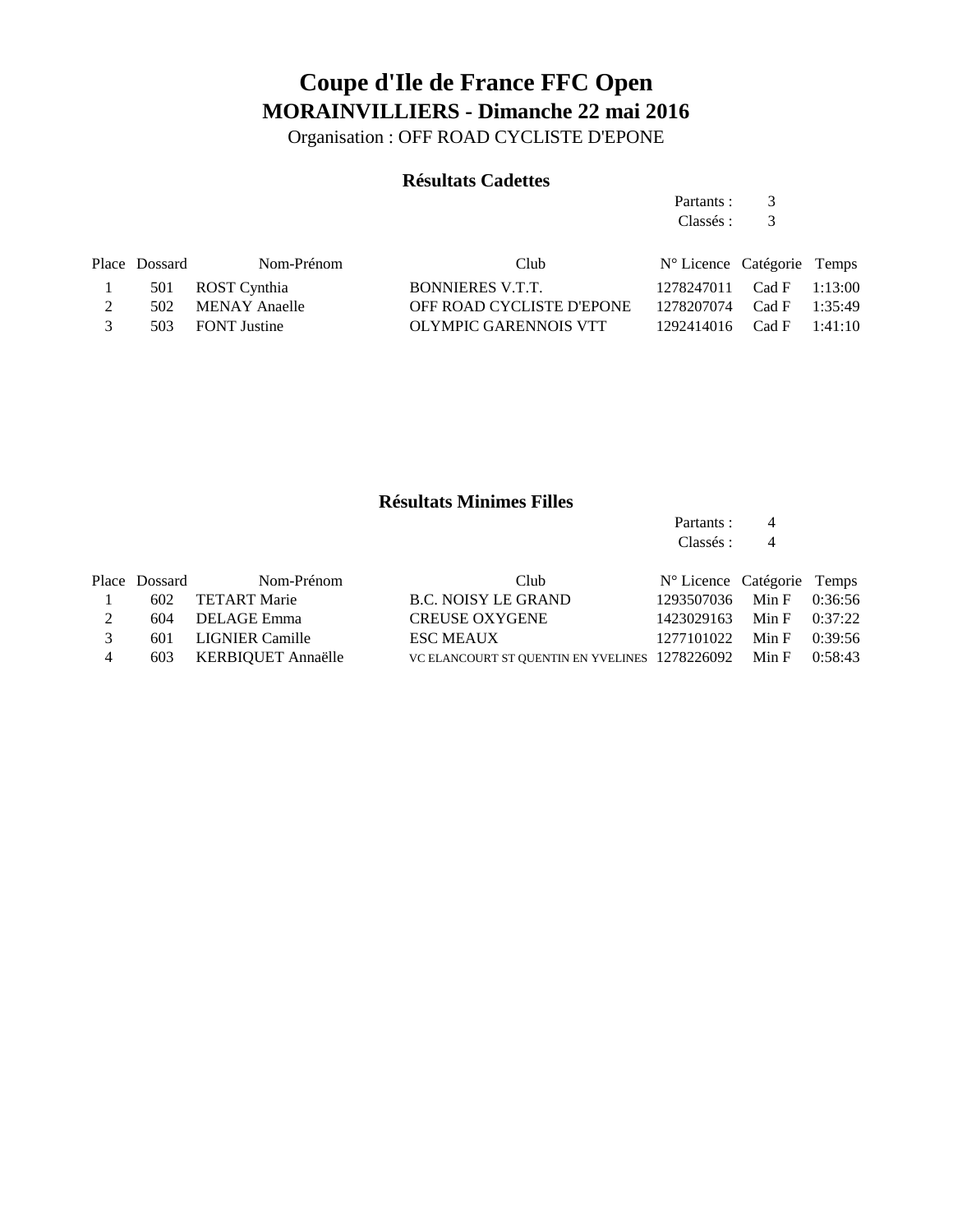Organisation : OFF ROAD CYCLISTE D'EPONE

#### **Résultats Cadets**

Partants : 21 Classés: 19

| Place | Dossard | Nom-Prénom                 | Club                                | N° Licence Catégorie |     | Temps   |
|-------|---------|----------------------------|-------------------------------------|----------------------|-----|---------|
| 1     | 553     | <b>ROYER Maxime</b>        | VC ELANCOURT ST QUENTIN EN YVELINES | 1278226044           | Cad | 0:52:40 |
| 2     | 551     | PERRET Raphael             | <b>OC GIF VTT</b>                   | 1291333034           | Cad | 0:52:55 |
| 3     | 569     | <b>DUVAL</b> Corentin      | <b>BONNIERES V.T.T.</b>             | 1278247009           | Cad | 0:54:37 |
| 4     | 552     | <b>LATOUR Thomas</b>       | <b>ESC MEAUX</b>                    | 1277101131           | Cad | 0:55:25 |
| 5     | 554     | <b>DAVESNE</b> Thomas      | OC GIF VTT                          | 1291333037           | Cad | 0:55:54 |
| 6     | 561     | <b>LEONI</b> Aurélien      | OFF ROAD CYCLISTE D'EPONE           | 1278207010           | Cad | 1:01:36 |
|       | 571     | <b>CHATAIGNER Hannibal</b> | <b>B.C. NOISY LE GRAND</b>          | 1293507117           | Cad | 1:01:50 |
| 8     | 560     | <b>BONNAUD Maxime</b>      | LAGNY PONTCARRE CYC.                | 1277128111           | Cad | 1:02:59 |
| 9     | 555     | LEVEQUE Grégoire           | <b>ESC MEAUX</b>                    | 1277101279           | Cad | 1:04:13 |
| 10    | 556     | <b>LEMONNIER Loïck</b>     | <b>ESC MEAUX</b>                    | 1277101141           | Cad | 1:05:29 |
| 11    | 563     | <b>CABY</b> Corentin       | OFF ROAD CYCLISTE D'EPONE           | 1278207093           | Cad | 1:06:58 |
| 12    | 558     | <b>COSTA</b> Antoine       | VC MONTIGNY BRETONNEUX              | 1278235397           | Cad | 1:07:19 |
| 13    | 557     | DE SALVO Lucas             | <b>B.C. NOISY LE GRAND</b>          | 1293507239           | Cad | 1:07:41 |
| 14    | 559     | <b>BOIREAU Gaël</b>        | VC FONTAINEBLEAU AVON               | 1277113164           | Cad | 1:09:05 |
| 15    | 565     | <b>BIGNOLAIS Valentin</b>  | OFF ROAD CYCLISTE D'EPONE           | 1278207014           | Cad | 1:12:05 |
| 16    | 570     | <b>ROBERT Arthur</b>       | <b>VELO CLUB RETHELOIS</b>          | 008 66739939         | Cad | 1:12:38 |
| 17    | 567     | <b>NOMINE Kévin</b>        | <b>ASL VARREDDES</b>                | 1277107004           | Cad | 1:13:05 |
| 18    | 566     | <b>KERBIQUET Tristan</b>   | VC ELANCOURT ST QUENTIN EN YVELINES | 1278226070           | Cad | 1:16:15 |
| 19    | 564     | FARDEAU Clément            | <b>EC MONTGERON VIGNEUX</b>         | 1291307003           | Cad | 1:19:28 |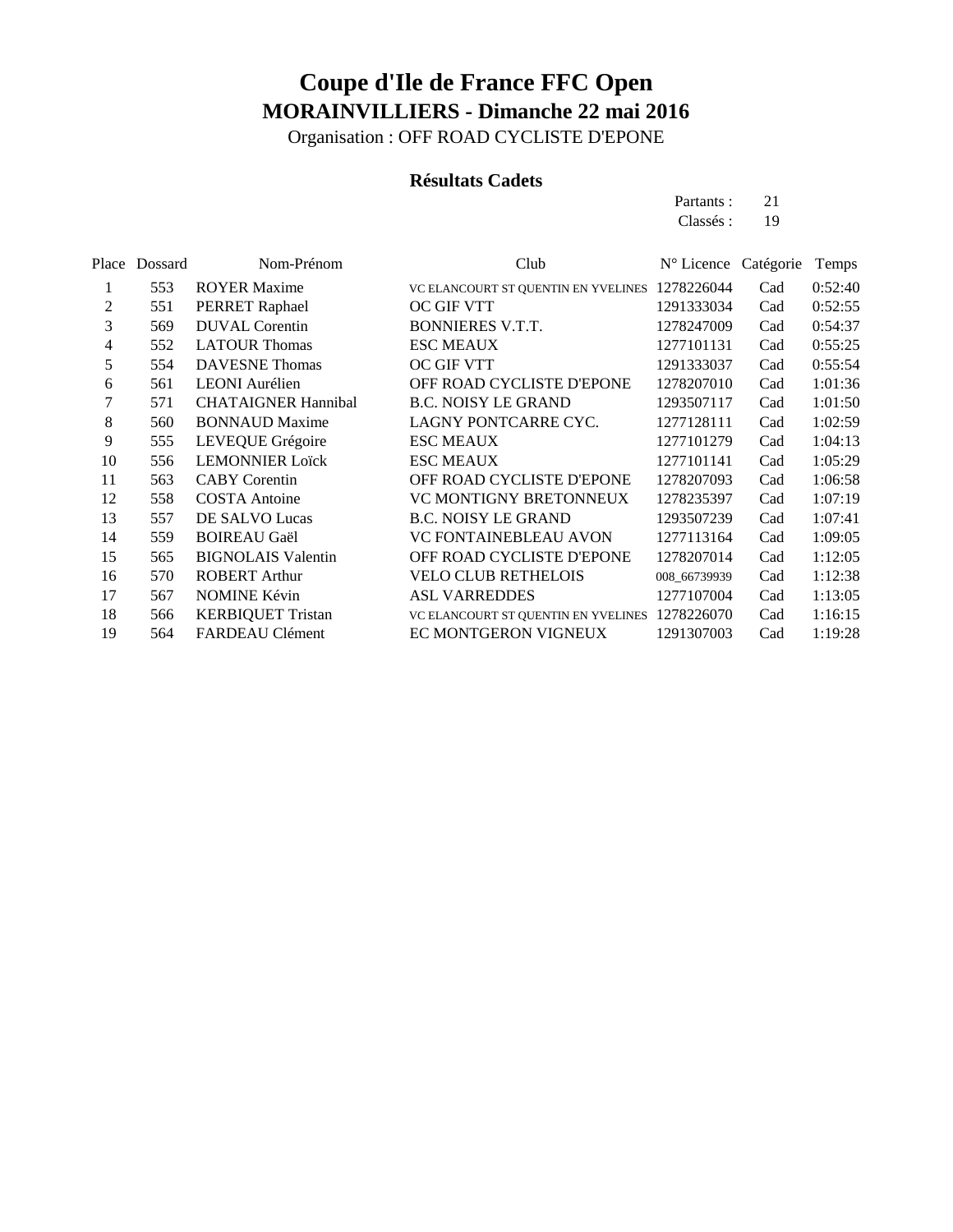Organisation : OFF ROAD CYCLISTE D'EPONE

#### **Résultats Juniors**

Partants : 12 Classés : 10

|    | Place Dossard | Nom-Prénom             | Club                       | N° Licence Catégorie |     | Temps   |
|----|---------------|------------------------|----------------------------|----------------------|-----|---------|
|    | 157           | <b>THIERRY Damien</b>  | OFF ROAD CYCLISTE D'EPONE  | 1278207038           | Jun | 1:20:35 |
|    | 160           | <b>ROY Florian</b>     | US DOMONT CYCLISME         | 1295702155           | Jun | 1:21:32 |
| 3  | 152           | LE BECHEC Corentin     | <b>OC GIF VTT</b>          | 1291333011           | Jun | 1:22:00 |
| 4  | 154           | <b>BROCHARD Romain</b> | OC GIF VTT                 | 1291333016           | Jun | 1:27:38 |
| 5  | 158           | <b>LEONI</b> Louis     | OFF ROAD CYCLISTE D'EPONE  | 1278207026           | Jun | 1:28:22 |
| 6  | 153           | <b>BERNARD</b> Yohann  | SAINT CYR JOUARRE CYCLISME | 1277150018           | Jun | 1:33:21 |
|    | 155           | <b>LECOQ</b> Jules     | LAGNY PONTCARRE CYC.       | 1277128128           | Jun | 1:34:40 |
| 8  | 156           | <b>BERTRAND Loic</b>   | OC GIF VTT                 | 1291333027           | Jun | 1:41:39 |
| 9  | 159           | <b>MARFOUTINE Joss</b> | US DOMONT CYCLISME         | 1295702070           | Jun | 1:43:33 |
| 10 | 161           | <b>CORMERAIE Tom</b>   | <b>THOMERY VTT</b>         | UFO                  | Jun | 1:54:10 |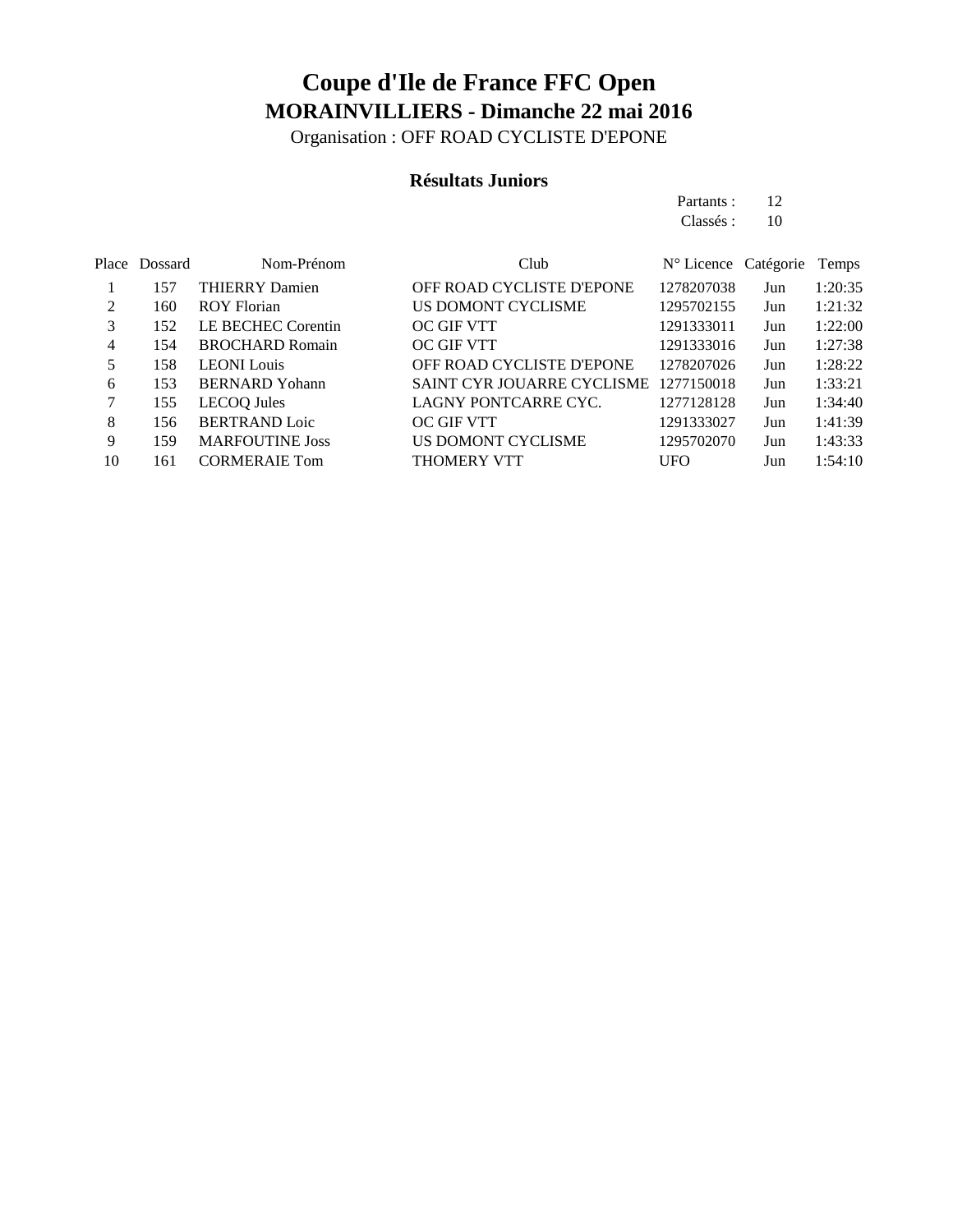Organisation : OFF ROAD CYCLISTE D'EPONE

### **Résultats Seniors et Juniors Féminines**

| Partants: 12 |  |
|--------------|--|
| Classés : 7  |  |
|              |  |

|   | Place Dossard | Nom-Prénom              | Club                       | N° Licence Catégorie Temps |       |         |
|---|---------------|-------------------------|----------------------------|----------------------------|-------|---------|
|   | 421           | <b>STUMPF Fanny</b>     | <b>ESC MEAUX</b>           | 1277101143                 | Sen F | 1:34:27 |
| 2 | 423           | <b>ALVES</b> Gwendoline | LES BLEUS DE FRANCE        | 1292402085                 | Sen F | 1:36:08 |
|   | 452           | <b>FONTAINE Elora</b>   | OFF ROAD CYCLISTE D'EPONE  | 1278207044                 | Jun F | 1:38:52 |
| 4 | 455           | <b>HAVERLANT Chloé</b>  | OFF ROAD CYCLISTE D'EPONE  | 1278207105                 | Jun F | 1:43:30 |
| 5 | 451           | <b>BALY</b> Carla       | <b>B.C. NOISY LE GRAND</b> | 1293507164                 | Jun F | 1:45:28 |
| 6 | 422           | <b>LEGROS</b> Angeline  | LES BLEUS DE FRANCE        | 1292402101                 | Sen F | 2:15:35 |
|   | 424           | KOENIG Stéphanie        | LES BLEUS DE FRANCE        | 1292402120                 | Sen F | 2:15:44 |
|   |               |                         |                            |                            |       |         |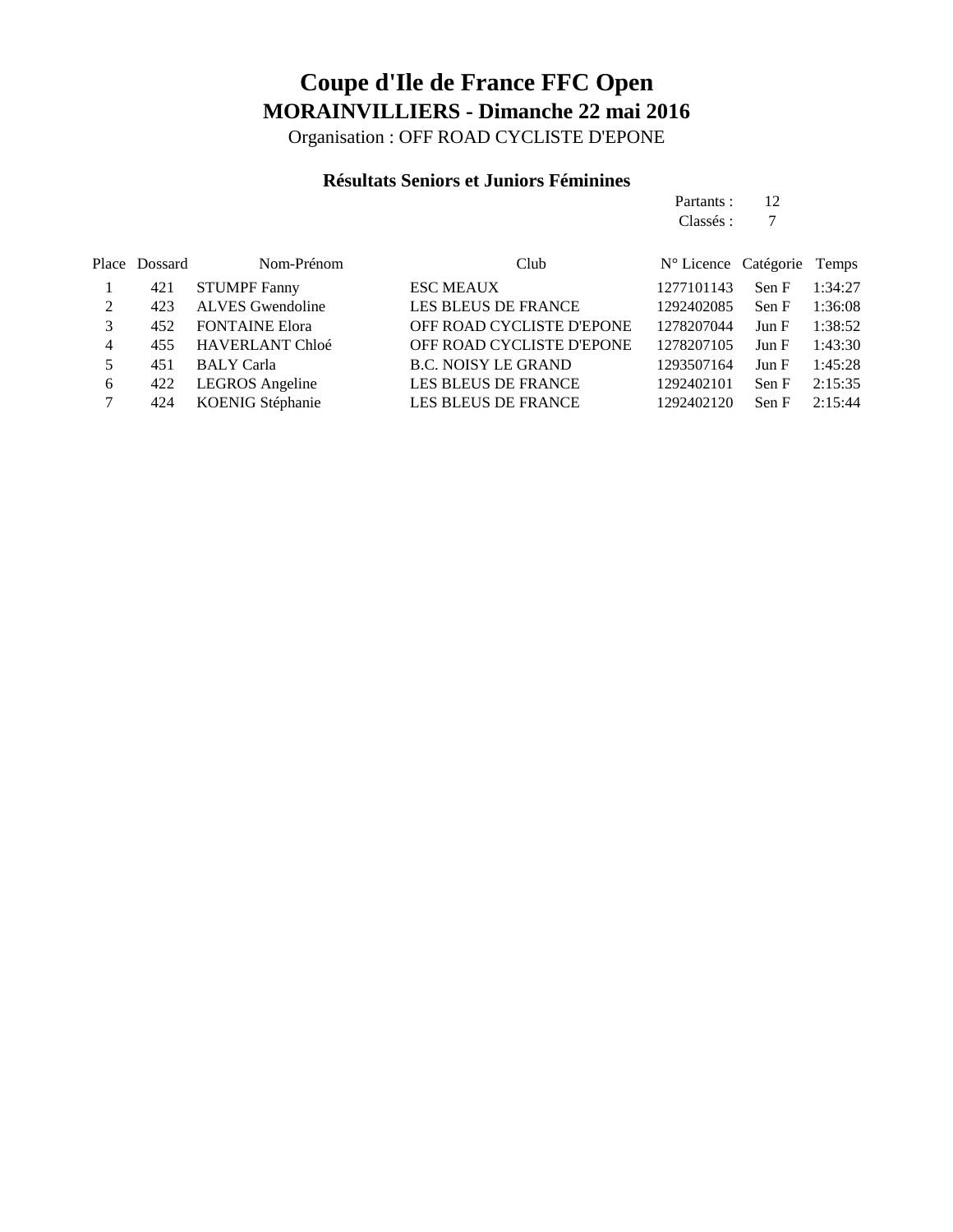Organisation : OFF ROAD CYCLISTE D'EPONE

### **Résultats Espoirs**

Partants : 16 Classés : 7

|   | Place Dossard | Nom-Prénom              | Club                       | N° Licence Catégorie Temps |     |         |
|---|---------------|-------------------------|----------------------------|----------------------------|-----|---------|
|   | 116           | <b>AUVIN</b> Clément    | OFF ROAD CYCLISTE D'EPONE  | 1278207035                 | Jun | 1:39:10 |
|   | 101           | <b>ORCHAMPT</b> Antoine | US DOMONT CYCLISME         | 1295702039                 | Esp | 1:41:35 |
|   | 111           | <b>POITEVIN Robin</b>   | US DOMONT CYCLISME         | 1295702004                 | Esp | 1:44:32 |
| 4 | 110           | <b>BEYER Jérémy</b>     | OC GIF VTT                 | 1291333019                 | Esp | 1:50:20 |
|   | 106           | <b>ROBERT Tom</b>       | ARGENTEUIL VAL DE SEINE 95 | 1295708137                 | Esp | 1:51:00 |
| 6 | 112           | <b>SVEHLA Yohan</b>     | OFF ROAD CYCLISTE D'EPONE  | 1278207037                 | Esp | 1:56:10 |
|   | 103           | <b>PARMENTIER Hugo</b>  | <b>B.C. NOISY LE GRAND</b> | 1293507196                 | Esp | 2:04:49 |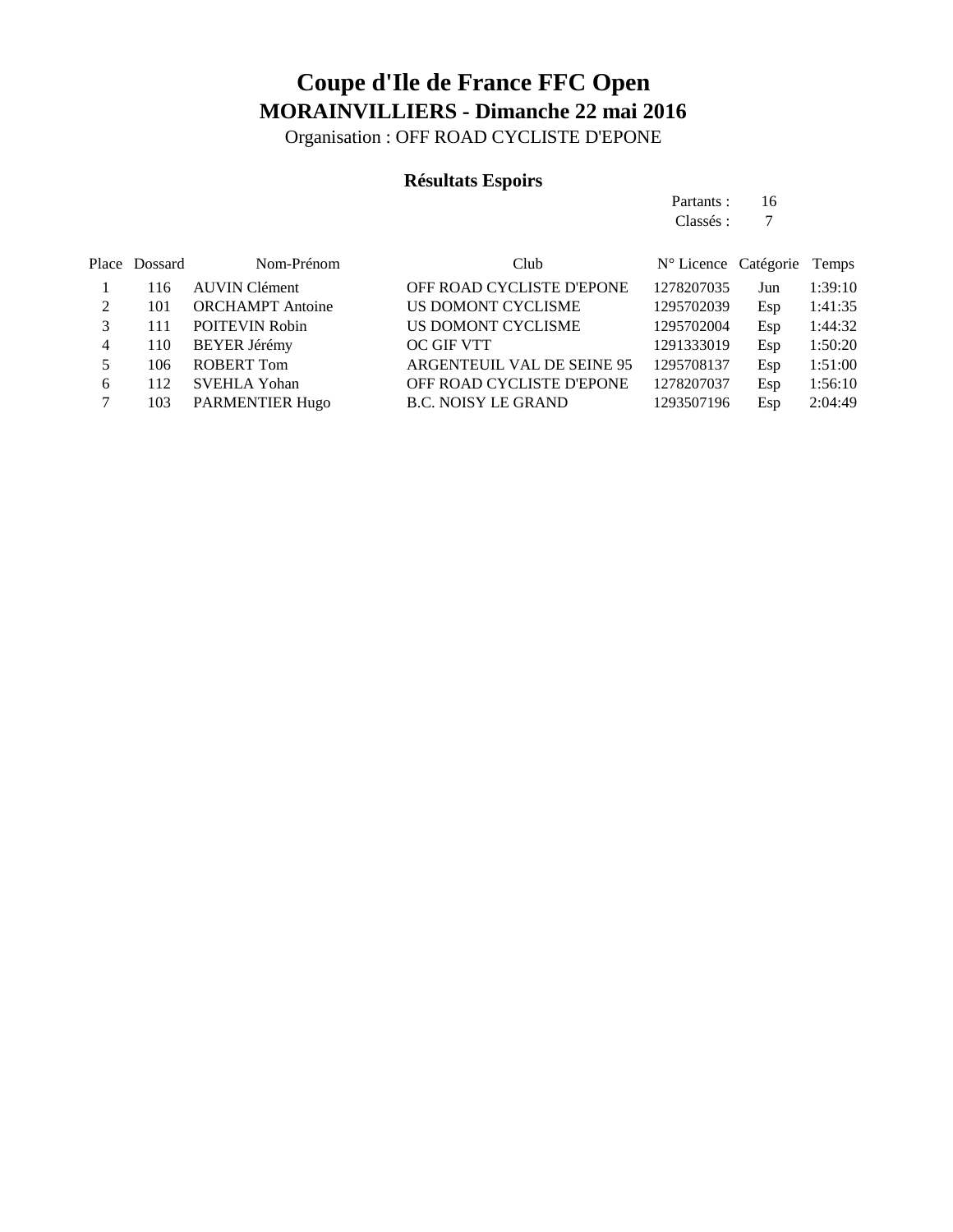Organisation : OFF ROAD CYCLISTE D'EPONE

#### **Résultats Seniors**

Partants : 6 Classés : 5

| Place Dossard  | Nom-Prénom    | Club                                                                                      |            |      |                            |
|----------------|---------------|-------------------------------------------------------------------------------------------|------------|------|----------------------------|
| 208            |               | <b>BH-SR SUNTOUR-KMC</b>                                                                  | 1295702163 | Sen. | 1:37:20                    |
|                |               | <b>TEAM VELOCHANNEL.COM</b>                                                               | 1277156004 | Sen. | 1:43:12                    |
|                |               | OC GIF VTT                                                                                | 1291333035 | Sen  | 1:49:10                    |
| $\overline{4}$ | FINOT Dimitri | <b>TEAM VTT MAISSE</b>                                                                    | 1291325047 | Sen. | 1T                         |
|                |               | LES BLEUS DE FRANCE                                                                       | 1292402096 | Sen. | 1T                         |
|                |               | <b>BAZIN Nicolas</b><br>LE CLAINCHE Jimmy<br><b>SEZNEC Hoel</b><br><b>LEGROS Thibault</b> |            |      | N° Licence Catégorie Temps |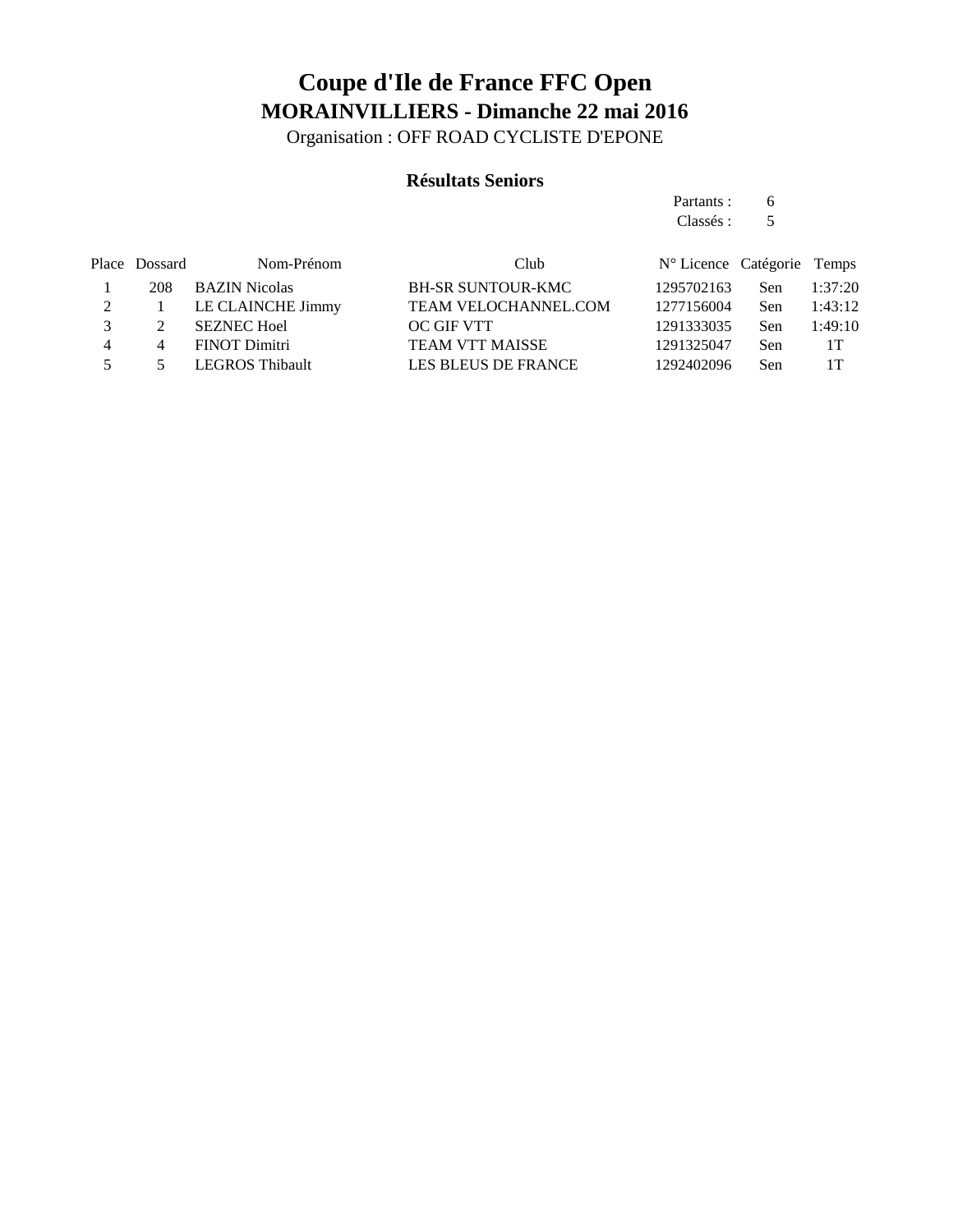Organisation : OFF ROAD CYCLISTE D'EPONE

### **Résultats Masters 1 et 2**

Partants : 12 Classés : 9

|   | Place Dossard | Nom-Prénom              | Club                        | N° Licence Catégorie Temps |                |         |
|---|---------------|-------------------------|-----------------------------|----------------------------|----------------|---------|
|   | 206           | <b>CHARTIER Cédric</b>  | <b>LES BLEUS DE FRANCE</b>  | 1292402054                 | Mas 2          | 1:39:32 |
| 2 | 211           | SACCOMANDI John         | PARISIS A.C. 95             | 1295714149                 | Mas 2          | 1:42:26 |
| 3 | 213           | RAGUIDEAU Olivier       | <b>AC ORSAY</b>             | 1291326057                 | Mas 1          | 1:48:50 |
| 4 | 212           | <b>PITTIA Emmanuel</b>  | <b>EC MONTGERON VIGNEUX</b> | 1291307099                 | Mas 1          | 1:58:32 |
| 5 | 202           | FADDA Jean Christophe   | <b>TEAM VTT MAISSE</b>      | 1291325040                 | Mas 2          | 1:58:59 |
| 6 | 210           | <b>PLOUZE</b> Etienne   | ARGENTEUIL VAL DE SEINE 95  | 1295708184                 | Mas 2          | 1:59:20 |
|   | 203           | <b>FINOT Esterel</b>    | <b>TEAM VTT MAISSE</b>      | 1291325018                 | $\n  Mass 2\n$ | 1:59:35 |
| 8 | 201           | <b>JOBARD Guillaume</b> | OC GIF VTT                  | 1291333029                 | Mas 1          | 2:00:45 |
| 9 | 204           | <b>SURARDT Nicolas</b>  | <b>B.C. NOISY LE GRAND</b>  | 1293507082                 | Mas 2          | 2:11:58 |
|   |               |                         |                             |                            |                |         |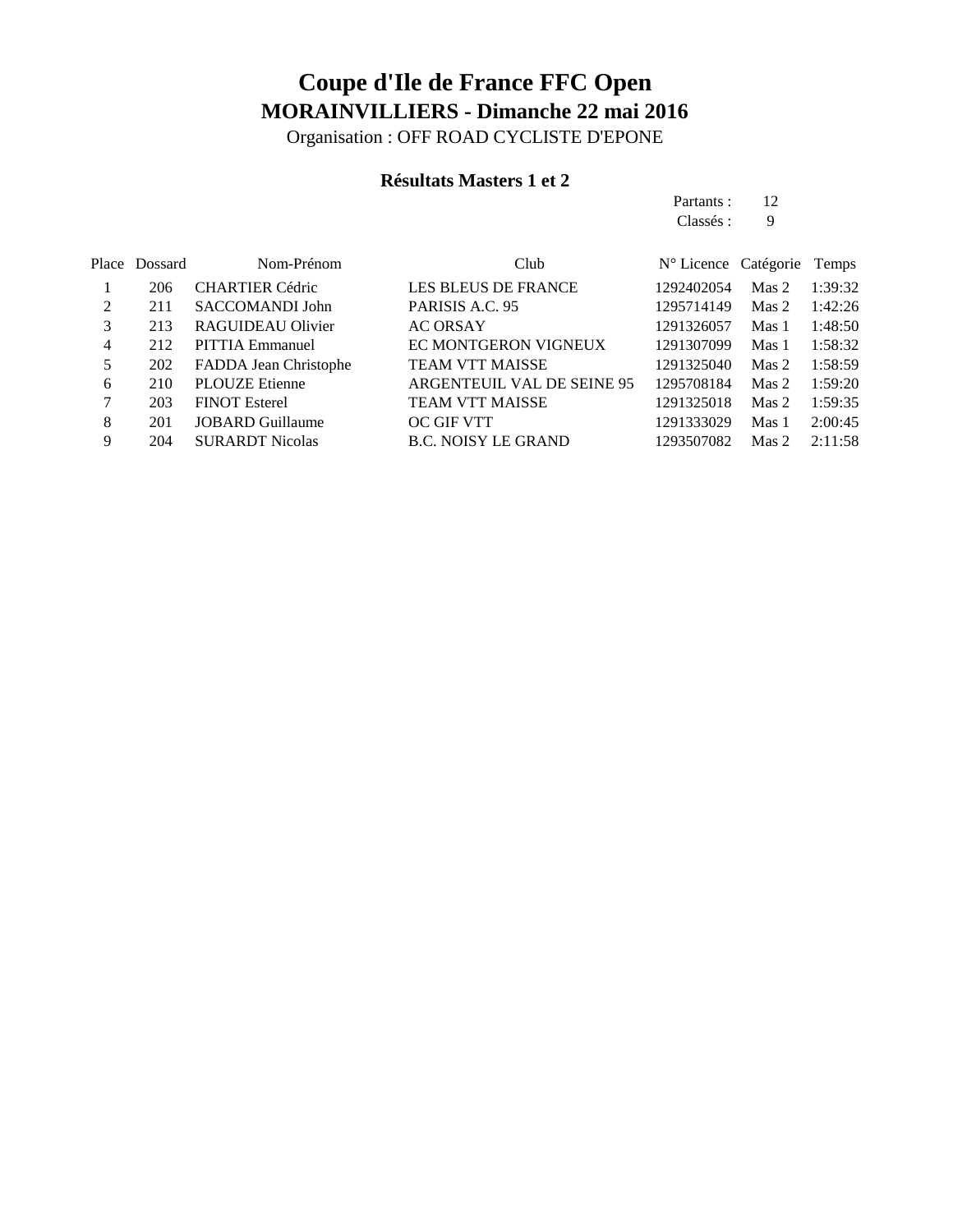Organisation : OFF ROAD CYCLISTE D'EPONE

### **Résultats Scratch Masters 3-4-5**

| Partants: | 32 |
|-----------|----|
| Classés : | 25 |

|    | Place Dossard | Nom-Prénom                  | Club                                | N° Licence | Catégorie | Temps   |
|----|---------------|-----------------------------|-------------------------------------|------------|-----------|---------|
| 1  | 322           | <b>HUBER Christophe</b>     | ARGENTEUIL VAL DE SEINE 95          | 1295708068 | Mas 4     | 1:21:19 |
| 2  | 318           | <b>DURAND</b> Alexis        | VC ELANCOURT ST QUENTIN EN YVELINES | 1278226006 | Mas 3     | 1:21:23 |
| 3  | 302           | <b>CORBEAU Laurent</b>      | EC MONTGERON VIGNEUX                | 1291307045 | Mas 4     | 1:24:55 |
| 4  | 301           | <b>OVEN Yannick</b>         | TEAM VELOCHANNEL.COM                | 1277156001 | Mas 3     | 1:25:14 |
| 5  | 304           | <b>GALVAING Christophe</b>  | TEAM VTT MAISSE                     | 1291325024 | Mas 3     | 1:26:07 |
| 6  | 381           | YSEBAERT Fabien             | <b>CC COULOMMIERS</b>               | 1277119042 | Mas 5     | 1:26:27 |
| 7  | 372           | <b>BULLIOT Jean Michel</b>  | EC MONTGERON VIGNEUX                | 1291307189 | Mas 5     | 1:26:38 |
| 8  | 371           | <b>POITEVIN Francis</b>     | US DOMONT CYCLISME                  | 1295702006 | Mas 5     | 1:27:50 |
| 9  | 306           | <b>MICHOUT Eric</b>         | <b>US METRO TRANSPORTS</b>          | 1275024237 | Mas 4     | 1:28:24 |
| 10 | 374           | <b>PICCIN Michel</b>        | <b>TEAM VTT MAISSE</b>              | 1291325056 | Mas 5     | 1:28:24 |
| 11 | 309           | <b>PERRET Laurent</b>       | OC GIF VTT                          | 1291333033 | Mas 4     | 1:30:20 |
| 12 | 307           | <b>PARMENTIER Franck</b>    | <b>B.C. NOISY LE GRAND</b>          | 1293507203 | Mas 4     | 1:31:32 |
| 13 | 373           | <b>GAUTIER Laurent</b>      | <b>B.C. NOISY LE GRAND</b>          | 1293507310 | Mas 5     | 1:32:44 |
| 14 | 375           | <b>MEYER Raoul</b>          | EC MONTGERON VIGNEUX                | 1291307234 | Mas 5     | 1:34:10 |
| 15 | 377           | <b>LELONG Olivier</b>       | <b>LA PEDALE FERTOISE</b>           | 1277102167 | Mas 5     | 1:34:35 |
| 16 | 312           | <b>BOUDARD Sébastien</b>    | <b>B.C. NOISY LE GRAND</b>          | 1293507311 | Mas 3     | 1:38:36 |
| 17 | 378           | <b>BRANCO</b> Guilherme     | <b>EC MONTGERON VIGNEUX</b>         | 1291307261 | Mas 5     | 1:39:22 |
| 18 | 376           | CASTILLO Frédéric           | <b>VC FONTAINEBLEAU AVON</b>        | 1277113077 | Mas 5     | 1:40:31 |
| 19 | 313           | <b>CHATAIGNER Dominique</b> | <b>AC POMMEUSE BOISSY</b>           | 1277130019 | Mas 4     | 1:43:50 |
| 20 | 321           | <b>PHEDRE Georges</b>       | <b>B.C. NOISY LE GRAND</b>          | 1293507119 | Mas 4     | 1:45:24 |
| 21 | 319           | <b>LEBRETHON Olivier</b>    | A. C. B. B.                         | 1292408138 | Mas 4     | 1:46:30 |
| 22 | 314           | <b>LELEU Fabrice</b>        | <b>B.C. NOISY LE GRAND</b>          | 1293507210 | Mas 3     | 1:52:48 |
| 23 | 316           | <b>MERGUIN Fabrice</b>      | <b>CSM PUTEAUX</b>                  | 1292401002 | Mas 4     | 2:06:32 |
| 24 | 305           | <b>BUTAUD Laurent</b>       | <b>OC GIF VTT</b>                   | 1291333028 | Mas 3     | 1T      |
| 25 | 380           | <b>FAGES Olivier</b>        | <b>B.C. NOISY LE GRAND</b>          | 1293507061 | Mas 5     | 1T      |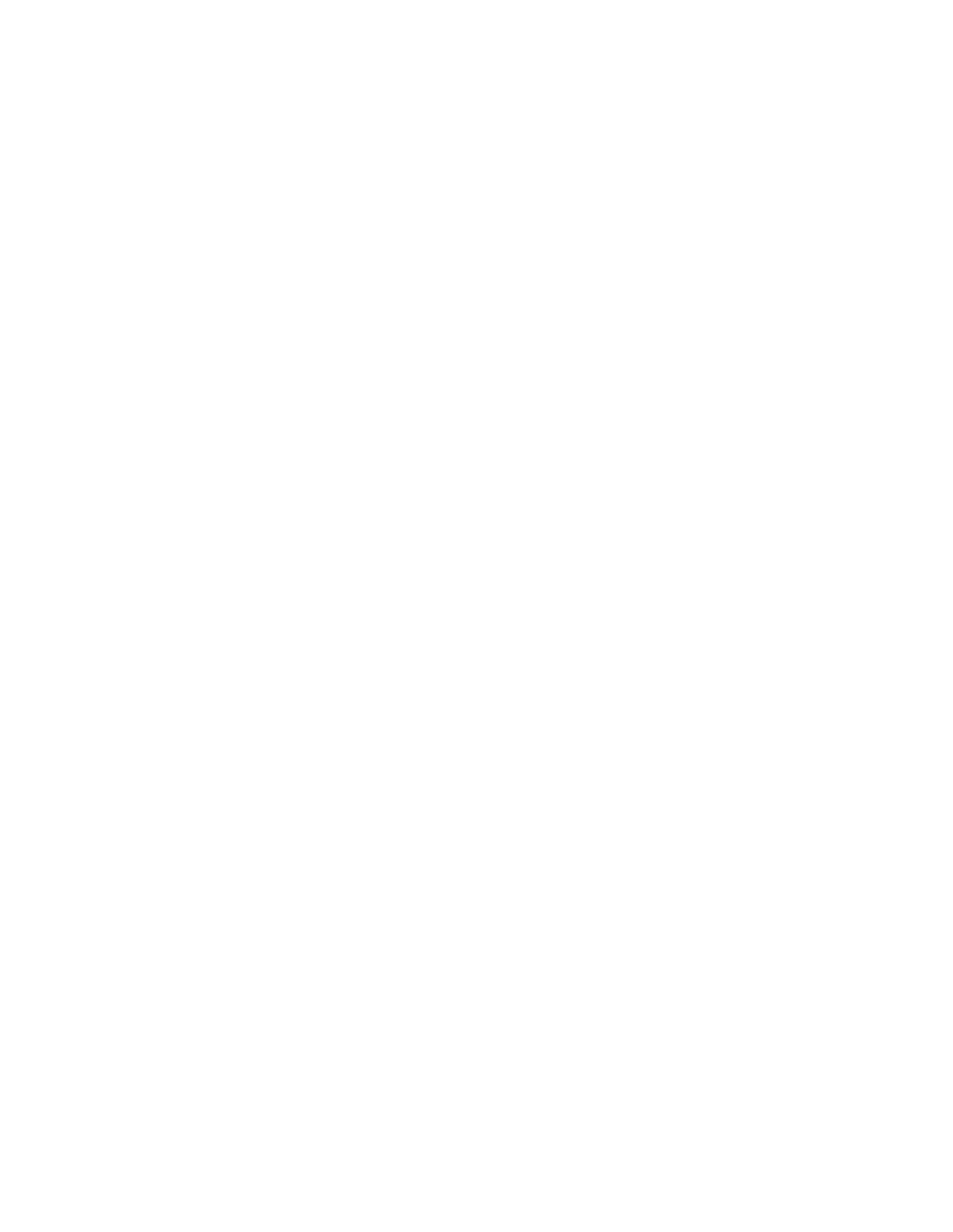Organisation : OFF ROAD CYCLISTE D'EPONE

### **Résultats Tandems**

Partants : 4 Classés : 2

| Place Dossard | Nom-Prénom        | Club          | $N^{\circ}$ Licence Catégorie Temps |  |
|---------------|-------------------|---------------|-------------------------------------|--|
|               | 402A LEGUAY Denis | ASL VARREDDES | $1277107002$ Mas $4$ 1:45:05        |  |
|               | 402B PORTIER Eric | ASL VARREDDES | 1277107015 Mas 4                    |  |